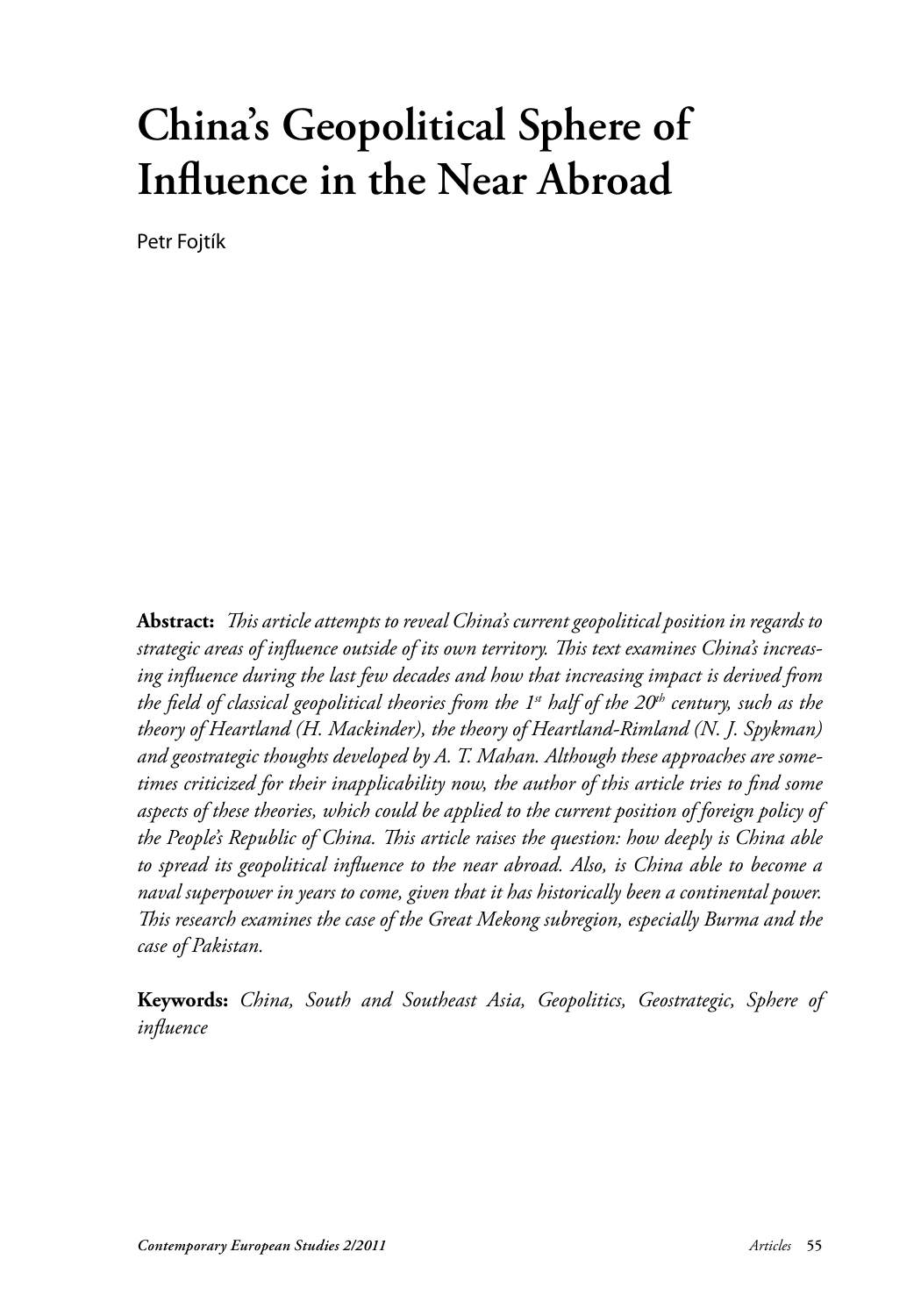## **Introduction**

From a geographical point of view China has never been an integral part of the Pivot area of the Heartland<sup>1</sup> theory created by Sir Halford Mackinder or even factored into the more advanced Nicholas J. Spykman's Heartland-Rimland<sup>2</sup> approach. China was rather a segment of the other part of theory — the Inner crescent along with Germany, France and others (Agnew 2002: 8). Mackinder divided the world into three categories, where the most important role represents the region of the Heartland (Pivot area), basically concentrated in the core region of the Euro-Asian territory. It was estimated struggling (rather than cooperating) between Heartland's power and the strongest representative of the Inner crescent, situated in the rest of this continental Euro-Asian island (the United Kingdom and Japan weren't included) for achieving global dominance. The rest of the world has been called the Outer Crescent (Venier 2004: 331). While war era Germany was purely regarded as the most important representative of the Inner crescent, China's geopolitical position did not seem a real threat for the Soviet Union, regardless of their frail alliance that occurred later on. Behavior of the USSR towards China during the second part of 20th century can be characterized as a swaying pendulum. This is evidenced by the USSR's cautious collaboration in the 1950s, to the Sino-Russian split in the late 1960s, and the current still progressive bilateral relations.

As the world's fastest growing economy and maintaining the second largest economy after the United States, China as a strengthening political power is supposed to spread its influence in the "near abroad." The term near abroad is basically used in connection with the Russian influence in its former Soviet republics or the outer regions of Europe (except the current enlargement territory of the European Union). This model could be also applied to China's neighbors. Economic and technical influence is obvious, and due to Chinese diasporas cultural, ideological, and in some cases political connections in selected locations, can be observed. From the Euro-Atlantic perspective China's approach in foreign policy could be in some cases deemed as a controversial, especially in cases of North Korea or Burma. China evolves relations with top representatives of the military regime in Burma. This would seem to be proof of China's geopolitical expansion "at any price." China's increasing interests are perceptible in chaotic Pakistan, Kyrgyzstan, Mongolia, etc. This paper will try to detect the geopolitical position of China in the regions of South and Southeast Asia. This movement of interests into the near abroad can be considered as a (geo) political consolidation of China's own position in the Inner crescent or even Outer crescent, as Mackinder suggested these areas. If the European Union isn't the real geopolitical player now in the Inner crescent region, China will probably escalate its political influence in the near abroad for the purpose of achieving an absolute geopolitical authority in this area. This precondition is a crucial thesis of the article, which will be appraised.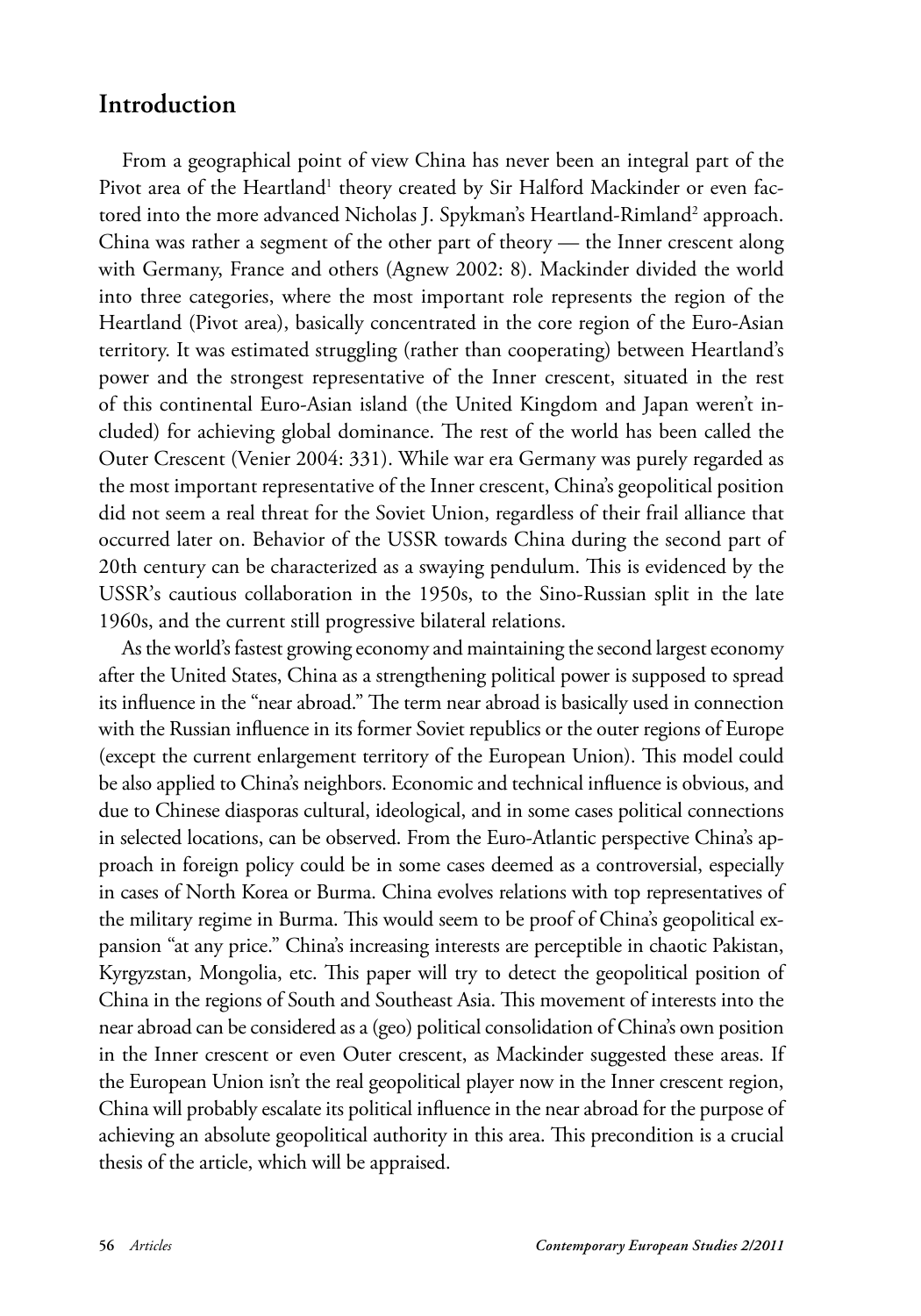Mackinder didn't deeply mention the potential of Chinese geopolitical clout during the  $1^{st}$  half of the  $20^{th}$  century. It may be surprising then that it is displaying power, which aside from the country's continental base, also stems from a considerable oceanic scope. China possesses 14,500 square kilometers of coast, which is not too significant. However if we consider current superpowers the current position of China is obvious. The Russian coast is not in principle comparable because most of its north shore is freezing over. The geopolitical position of such countries as Norway, Canada, the Philippines, and Japan are geopolitically insignificant. Hence from this point of view China is almost in the same position as the USA. It would seem that this position doesn't satisfy China's geopolitical ambitions, motivating a further spread of their interests into the near abroad. China extends into the region of Southeast Asia, where the USA has also had their interests in the previous century. Nevertheless, in comparison with the USA, Chinese foreign policy seems much more ambitious. China needs source of secure energy, metals, and strategic minerals for the safeguard of its citizens. In Sitwe, Western Burma, China is trying to build a port to enhance a supply of its natural resources. Pakistan and the South China Sea are other needed geostrategic points for China to fulfil its potential power and control in the region. China's hunger for natural resources is also visible in African countries. It is no wonder therefore that China has lent to developing countries more than the World Bank during last two years. The Chinese Development Bank and China Export-Import Bank have put out 110 billion US dollar, which are approximately 10 billion more than World Bank.<sup>3</sup> In this way China is apparently practicing Realpolitik (Hard power) in soft style, because its political effort follows practical factors and material goals instead of ideology in a region. This essentially means they are increasing geopolitical influence in these areas of the near abroad. China has practiced this form of politics and diplomacy there, and it seems it will continue further. The USA also used this approach in these areas, especially during the Vietnam War, but they are currently utilizing the concept of Soft power, based on co-option. This is essentially what we supposedly can't expect from the Chinese side.

## **Greater Mekong Subregion: Preconditions of China's Infl uence in Southeast Asia**

From the geopolitical and also geostrategic point of view it is obvious that Southeast Asia is a preeminent sphere of China's influence. In the region of the Mainland Southeast Asia<sup>4</sup> live more than 250 million inhabitants, which represent (barring India) the most populated region outside of China. Furthermore, the Philippines are not included in this continental territory as well as Indonesia, regardless of their population.5 Some ASEAN countries have, in the past three-plus decades, reached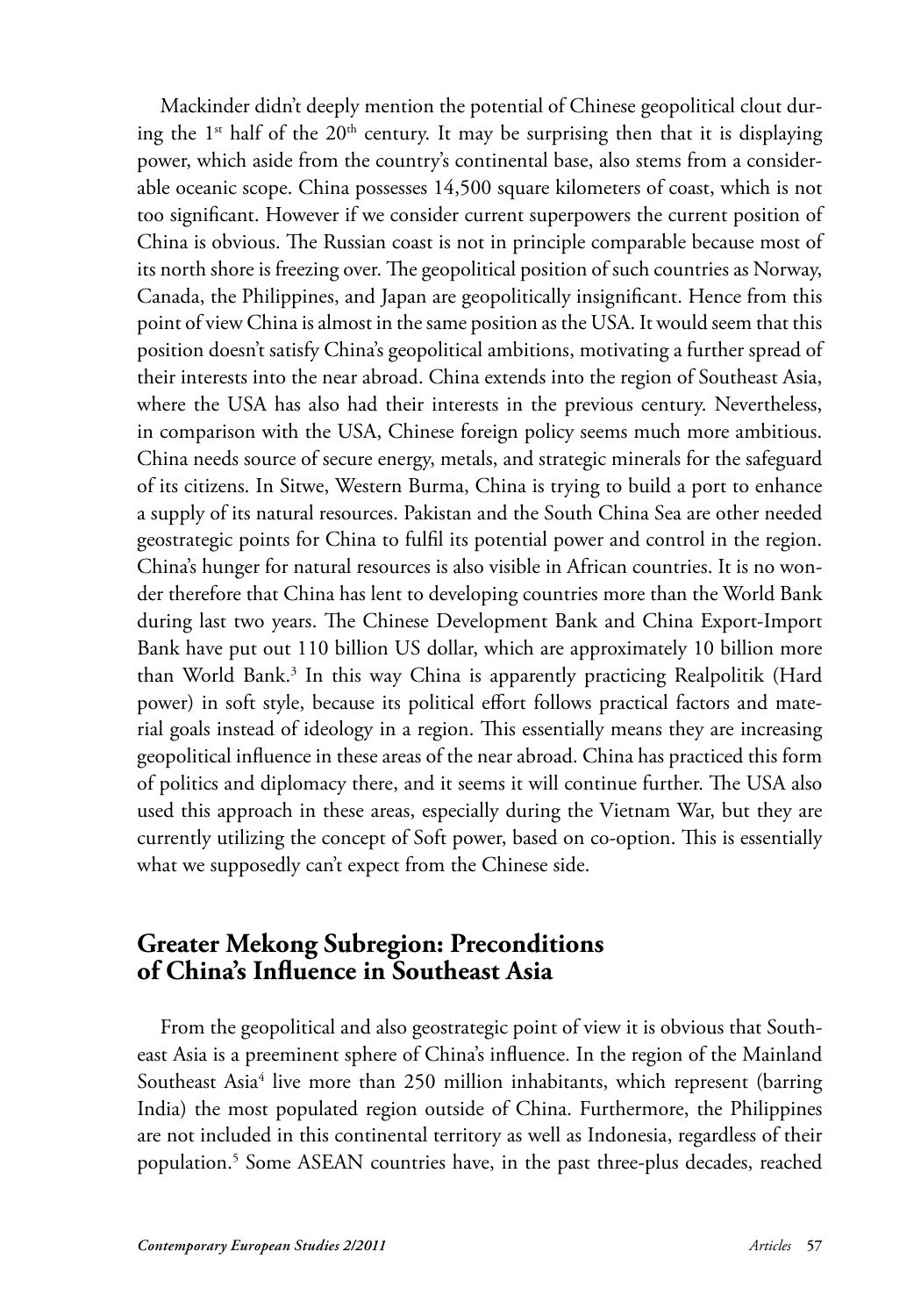the status of Asian Tiger of the second/third wave. That's why China attempts to increase its geopolitical clout in that area.

Along with this has come a degree of regional peace and security that is without historical precedent. The last inter-state military conflict came to an end in 1989 with the withdrawal of Vietnamese forces from Cambodia (Ott 2005: 2). Unsurprisingly, if Brzezinski considered escalation between China and a Southeast Asian country, it would be Vietnam. Because of the increasing potential of other states of that region, the political, economical and social interest of China is entirely comprehensible. Finally, it is also a region with a substantial Chinese population, which is still more economically important for homeland China. Chinese diasporas reached more than 20 million people in Southeast Asia.

Conversely, Southeast Asia is an area that is a quite problematic zone with plenty of challenges, at least for two significant reasons. First, during the Cold war China was drawn into the Vietnam War. China also played an important role in The Malayan Emergency in 1950s; Chinese connections in face of Khmer Rogue in Cambodia were apparent. There is also the case of a bloody border war between China and Vietnam in 1979, known as a Sino-Vietnamese War. The consequences of these historical events supposedly remain in their common modern times. Second, Southeast Asia is, in terms of national and ethnic stratification, a very heterogeneous area, and if we even consider the illegible political system in Laos, the isolated military regime in Burma, or even the problem of the Golden Triangle, Southeast Asia has become, from the Euro-Atlantic point of view, an incalculable region with many hazards. This is what is actually meant by the questionable approach of China's foreign policy, in case of the Southeast Asia region, especially Burma.

If we consider that the clashing between China and the USA was entirely visible during the Cold war, with a case such as the position of Taiwan until 1971 as the best example, then those relations (competing/cooperating) had been covered by USA — USSR rivalry. American adherence in countries of Southeast Asia is still appreciable, but its strong position is decreasing. At the end of 2010 the size of American obligations was higher than \$900 billion. The American deficit in common trade was more than \$250 billion during 2010. These numbers and facts exactly express what Ferguson had entitled as a *Chimerica* — the partnership between the big saver and the big spender (Ferguson and Schularick 2007: 215–239). Due to this we are witnesses to quite a new form of meeting between these two superpowers — G 2. Whether this form of relations really exists is debatable, especially after financial crisis, but deep economic cohesion will surely require specific talks between both involved countries.6 From this point of view it must be pointed out that China's position, at least in this issue, has a better future perspective than the USA, especially in the Southeast Asia. Thus it seems that decreasing of American influence in the long-term period is possible, despite its still strong military domination.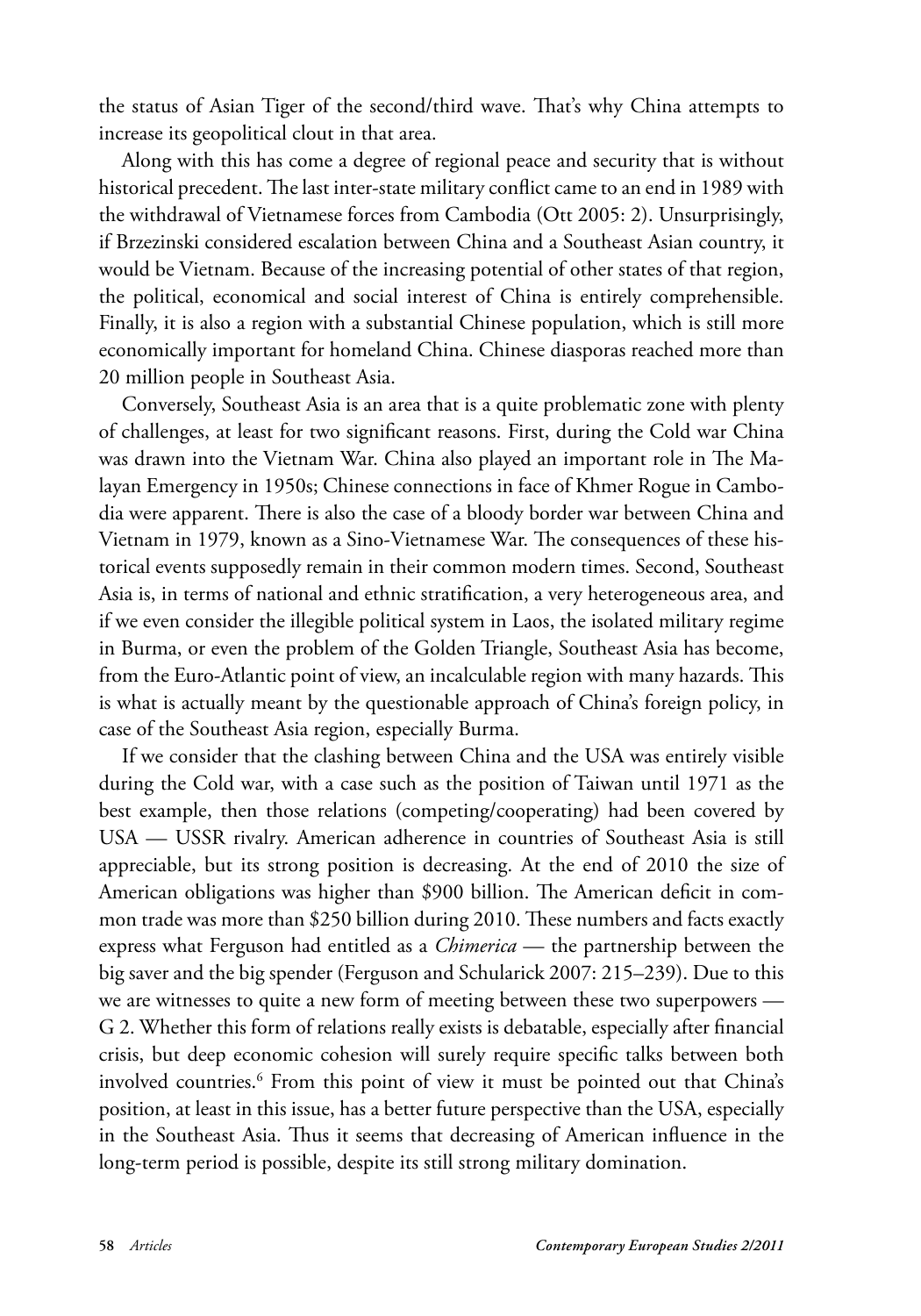## The Burma Case: Part of China's Grand Strategic Design

Burma (interchangeably known as Myanmar) presents one of the most inhumane military regimes in the world. Burma's military junta has reigned almost 50 years since 1962, and events of the few past years have facilitated the performance of the existing order. Bloody suppression of the Buddhist anti-government insurrection in 2007, known as a Saffron Revolution, supports this thesis. In an effort to avoid further civil unrest and international criticism the Burmese government enacted a series of democratic changes to ease the political pressure inflicted by the European Union and USA. As a result of democratic changes in Burma in 2010 military representatives organized the first election in 20 years. All of those who are interested in human rights were not convinced by the democratic changes established by the Burmese. The recent new Constitution approved by referendum, new laws and a revised electoral system, in a pre-elected period, were predictable and do not act as sufficient proof of a newly integrated democracy in Burma. Immediate release (7 days after the election) from domestic prison of Aung San Suu Kyi, who was a prisoner for almost 20 years with a only few short terms of parole, was evidence that the government was doing the minimum to distract the international push for Burmese reform. From the Euro-Atlantic perspective it's a rather tragic-comical effort by the junta, which is further proof of this unacceptable political regime in Southeast Asia. While the European Union and USA have asserted their stance against the junta, this has not inspired true reform. The USA continues their embargo but both international powers are trying to rework the Burmese government from afar. These attempts are comparatively better than China's, who is reinforcing its relations with Burma.

Sino-Burmese relations are obviously mutually beneficial. Burma is economically important for the Chinese economy, because Burma disposes large amounts of significant natural resources, in exchange for China's political and economic support. From a geopolitical point of view, as Poon Kim Shee has proposed, Burma is part and parcel of China's grand strategic design to achieve its goal of becoming a great power in the 21<sup>st</sup> century. Burma is important for China to achieve its strategic presence in the Indian Ocean and its long-term two-ocean objective (Shee 2011: 33–53). And due to the more extensive growing Chinese influence over Burma, Rangoon could potentially become a strategic satellite base for China. Economical and strategic issues are the most visible in their increasing relations.

As was already discussed above, although Burma is a poor country with a noneffective economy, a high unemployment rate and other undesirable circumstances, their reserve of natural resources is highly significant. Oil, natural gas, teak, gems and copper are the basic commodities of Burmese export. Other precious minerals such as sapphires, diamonds and rubies are much too important for the military regime, and are sold to China. Burma is simply the biggest exporter of rubies as well, and it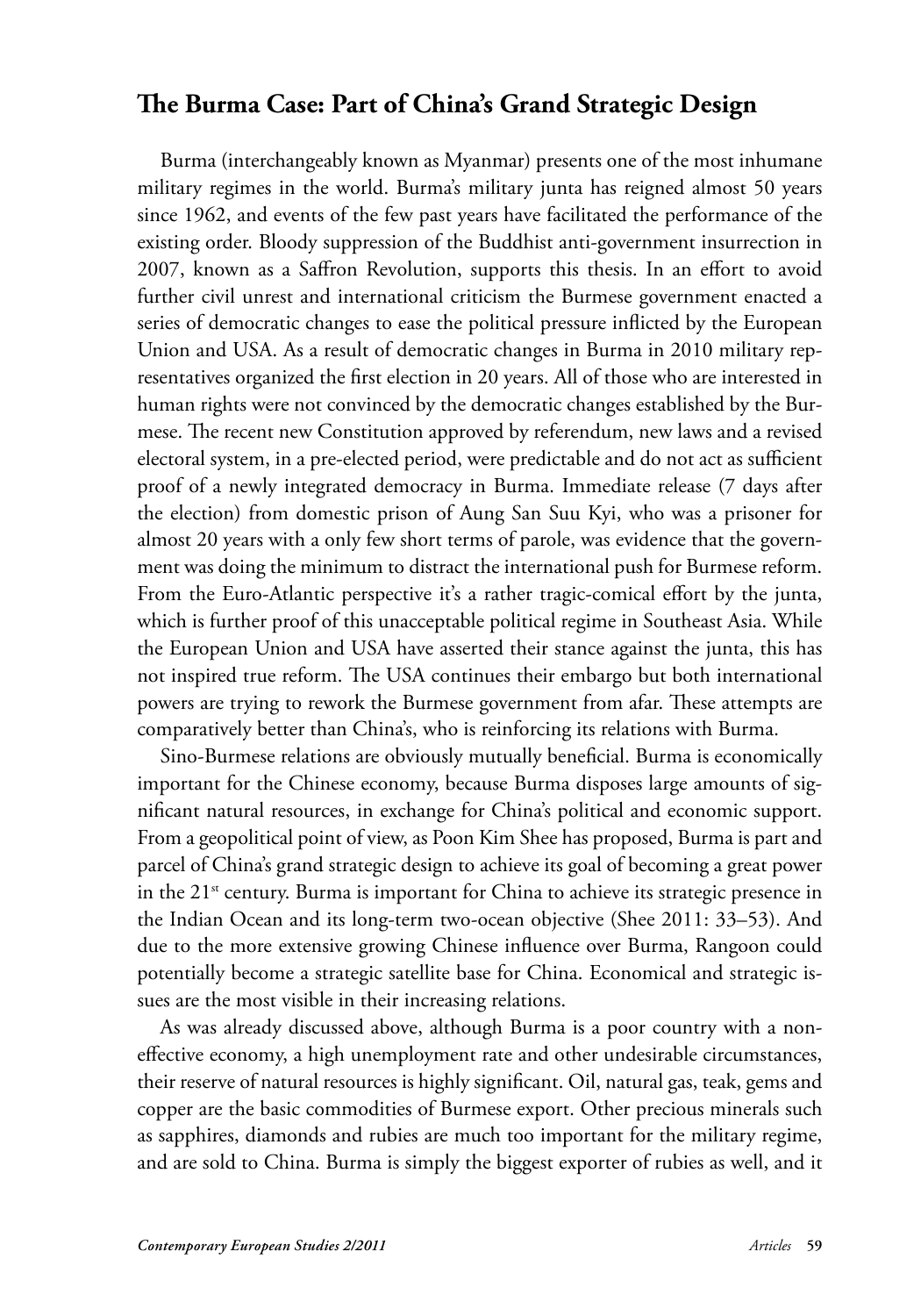is no surprise that China is biggest recipient of those stones. If China needs Burmese natural resources, Burma needs Chinese goods. As a result, growth of Chinese exports to Burma during the last 30 years is more than 300 %. Hereby, Burma evades tough international embargo. By this clever act Burmese elites (at least partially) are able to secure the subsistence for ordinary inhabitants.

Burma's top three exporters are the Myanmar Oil and Gas Enterprise, the Myanmar Timber Enterprise, and the Myanmar Gems Enterprise — all governmentowned organizations. Furthermore, the military regime maintains control over most economic activity through a host of monopolistic state-owned enterprises and businesses owned by family members and cronies of the regime's senior generals (Reiffel 2010: 3). A plan for building a Sino-Burmese pipeline on the common ideological base was thus developed. The China National Petroleum Corporation started on the construction of this project in 2010. Th rough Burma two pipelines will be built for natural gas and oil, starting in a significant Burmese city, Sittwe Port. We are turning now from an economical line of vision to the strategic. China by these means will reach the sea, which basically means consolidation of other coastal areas outside of China's mainland, as was mentioned above by Poon Kim Shee's thesis. This approach de facto confirms their geopolitical effort to take control over Southeast Asia. Although China has an adequately long coast of its own spreading their influence enlarges the thalassocratic<sup>7</sup> perception of their geopolitical aims. As mentioned above the lengths of Chinese and USA coasts are similar. By these means Beijing would reach a more valuable position and become a real thalassocratic super power of this region in coming years.

Strategic (or even strategic-ideological) cooperation has several variables, which are important for spreading Chinese (geo) political influence in Burma. China is often criticized by the international community for infringement of human rights, but the concept of human rights in the case of Burma is similar. Several ethnic groups live in Burma under governmental pressure. Some scholars gave their opinion that in Burma genocide rages (Cusano 2001: 138–171). If it is not genocide e.g. against the Karen ethnic group etc., it should still be considered as a brutal violation of human rights, which is regrettably accepted from China's side. During the last few years more than 3000 villages have been burnt and more than half a million internally displaced persons were pressed down on the margin of society.<sup>8</sup> Why does the International Criminal Court still stand at a neutral distance? The Euro-Atlantic civilization hesitated with organization and backing of the Olympic games in 2008 in Beijing as a protest against the minority policy of China. Burma was a loud supporter of China, regardless of the real posture of human rights there. Unfortunately, EXPO 2010 has presented a similar opinion of Burmese diplomacy. In response China gave back a kind of "solidarity" in the sense of recognition of the Burmese "election-democratic game" last year. Simply said, China and Burma have common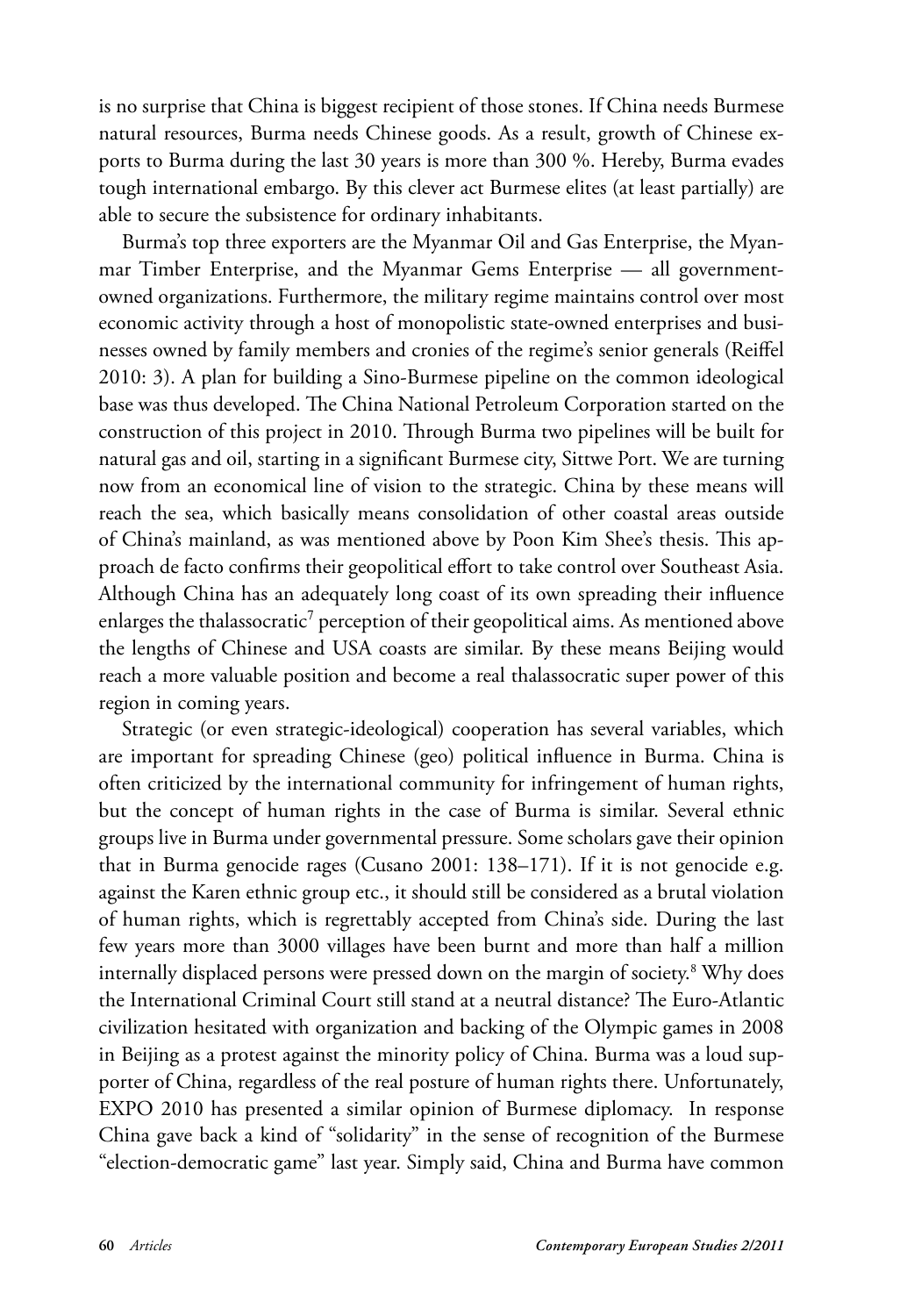political support because both regimes want to maintain the state's power. Burma's military regime also has assurances of Chinese political assistance for another reason: If the junta collapsed it would mean a preclusion of a Chinese approach towards the Indian Ocean. This could have fatal consequences.

As previously discussed Port Sittwe has become the most important "Chinese" city in Burma. From the geographical and also geopolitical points of view this city plays a pivotal role. It lies so close to the Bangladesh border which means that this port is the nearest "Chinese" point to India. If we consider then, that the biggest Indian port is basically Kolkata, thus these two cocks (China, India) are playing a geopolitical game on one playground. If Shee argues that Burma was historically under pressure of previous "superpowers" such as a Mongolia in the  $13<sup>th</sup>$  century, Great Britain in the 19<sup>th</sup> century and finally Japan in the  $20<sup>th</sup>$  century (Shee 2011: 33–53), would it be possible to expect subjugation from China? If we consider Burma's unfortunate political and economic situation, even social stratification and division (Burma is in accordance to Corruption index of TI the second most corrupt country $^9$  as well as the  $18<sup>th</sup>$  most failed state in the world, in accordance to Failed States Index 2011<sup>10</sup>), we should anticipate a further increase of China's influence in the sphere of geopolitical power.

## **Sino-Pakistan relations**

Although the Kashmir wars were basically disputes between Pakistan and India, China's deep geopolitical presence brought another dimension to these long-term wars. China, a 60-yearlong ally of Pakistan, was obviously trying to enfeeble India's position and extend its clout closer to the Indian Ocean. This posture was clearly visible especially after the Sino-Indian war in the late 1960s when Chinese troops crossed their common border. This hostility fortunately didn't have any bloody consequences, but has resulted in their future insufficient relations, which have mirrored Chinese promotion of the political system of Pakistan since.

China was supposed to be an important diplomatic partner from those times; cooperation had started basically on an economic base in the 1950s. China assisted on one of the most interesting projects in the transportation field — Karakoram Highway Valley, which connected China and Pakistan during the 1980s. That is why the relations between both partners are called an all-weather friendship. The evolution of common relations that took place seemed to have been a symbolic indication of the current atmosphere, which has in fact come true several years later. More important progress was possible to see in Chinese subvention into the Pakistan nuclear process, which started in 1986 by reaching a comprehensive nuclear Co-operation Agreement. That same year, Chinese scientists assisted Pakistan with the enrichment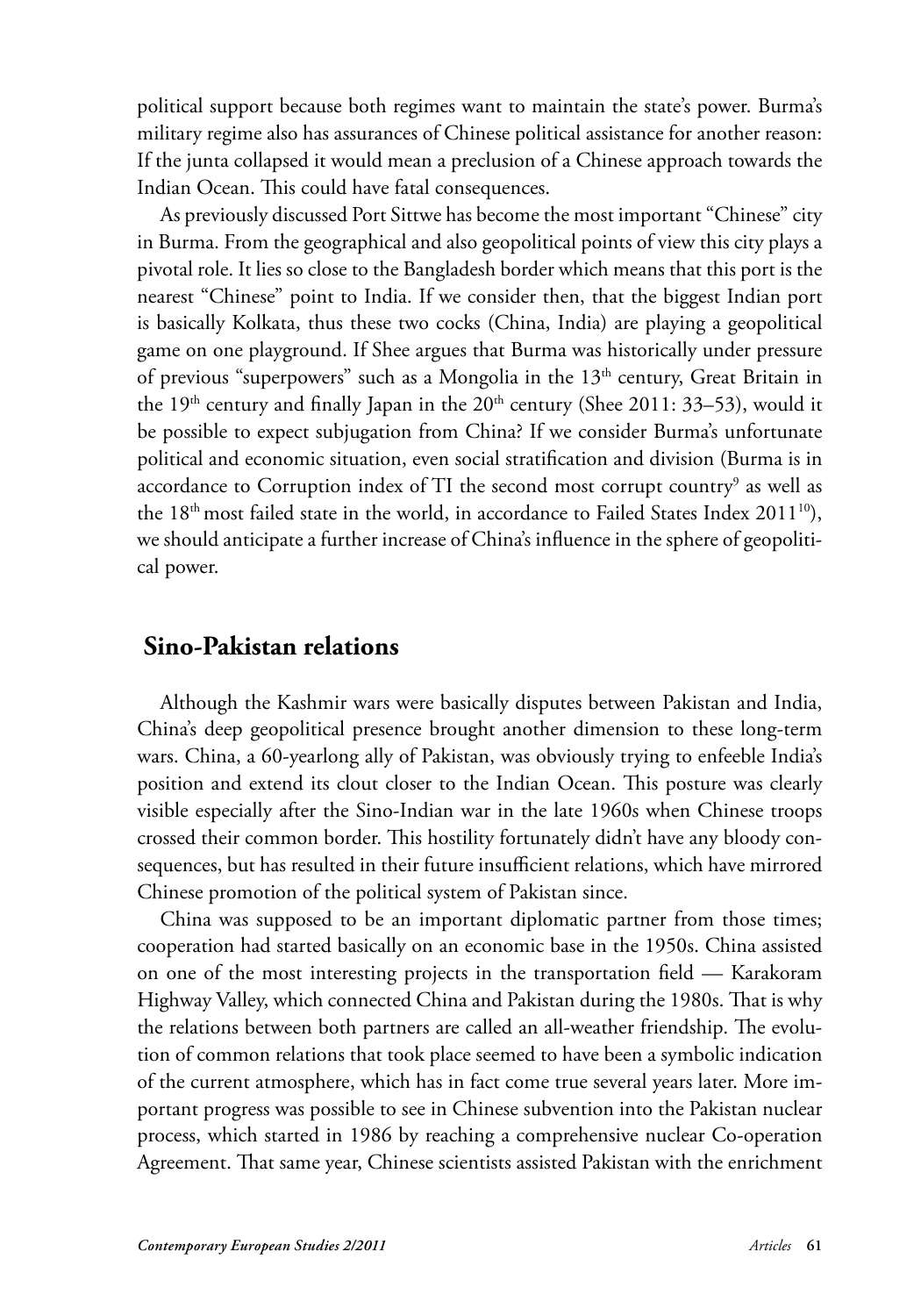of weapons-grade uranium, and China reportedly transferred enough tritium gas to Pakistan for 10 nuclear weapons as well. Since then, China supplied Pakistan with a variety of nuclear products and services, ranging from uranium enrichment technology to research and power reactors. China allegedly involved Pakistani scientists in a nuclear test at its Lop Nur test site in 1989.<sup>11</sup> This endeavor was comprehended as a geopolitical tool to decrease the Indian position in the region, which had already gained a nuclear weapon in 1974. Although China expressed its interest in this process as only if Pakistan is attempting to develop nuclear machinery for peaceful purposes, the nuclear weapon direction with Chinese promotion was fairly clear. The most recent proliferation controversy regarding Chinese nuclear trade with Pakistan concerned the late —1995 export of about 5,000 specially designed ring magnets from the China Nuclear Energy Industry Corporation (CNEIC) to an unsafeguarded Pakistani nuclear laboratory, which was allegedly involved in nuclear weapons work. China also sold to Pakistan tritium, a special industrial furnace; high-tech diagnostic equipment, supplied heavy water (D2O) or even a nuclear weapon design.<sup>12</sup>

Thus Chinese tendencies to have a sophisticated influence over the Indian Ocean in the second half of the century have even been amended by their effort to gain influence in the Persian Gulf in the new millennium. In the case of the Cold War, there was cooperation primarily on a militarily basis. The current partnership is rather on a militarily-economical base. By the name of the "Go out policy" (Go abroad policy) China is active in Pakistan as well. This current economic strategy is trying to encourage its enterprises abroad. In Pakistan there are 10,000 Chinese workers engaged in 120 projects today. China is also active in signing a bilateral agreement, which should relieve the reciprocal trade, such as taxes, zero-tariff , etc. One example is the Agreement called "early harvest" between the two countries signed in 2005. According to this agreement, 486 categories of Chinese goods exported to Pakistan are going to enjoy the zero-tariff treatment.

Gwadar Port is from the geostrategic point of view the most important Chinese port outside of the mainland, located just a few hundred kilometers from the Strait of Hormuz. The City of Gwadar is basically the nearest "Chinese port" of the region of the Persian Gulf and Middle East. Construction of the port began in March 2002, during the partly military presidency of Pervez Musharraf, after the Chinese agreed to provide \$198 million of the \$248 million required for Phase I of the project (Aneja 2006: 7). In the second period this port has deeply expanded and became a naval base under Chinese control. The technical and financial aid is more than obvious and it is clearly expected in other phases of creating this port. This project has become one of the most important parts of Chinese geopolitical efforts in South Asia. China realized the significance and strategic value of this city and that is why both countries established cooperation in the field of education, especially in teaching Chinese language to the local students, workers and people of Gwadar and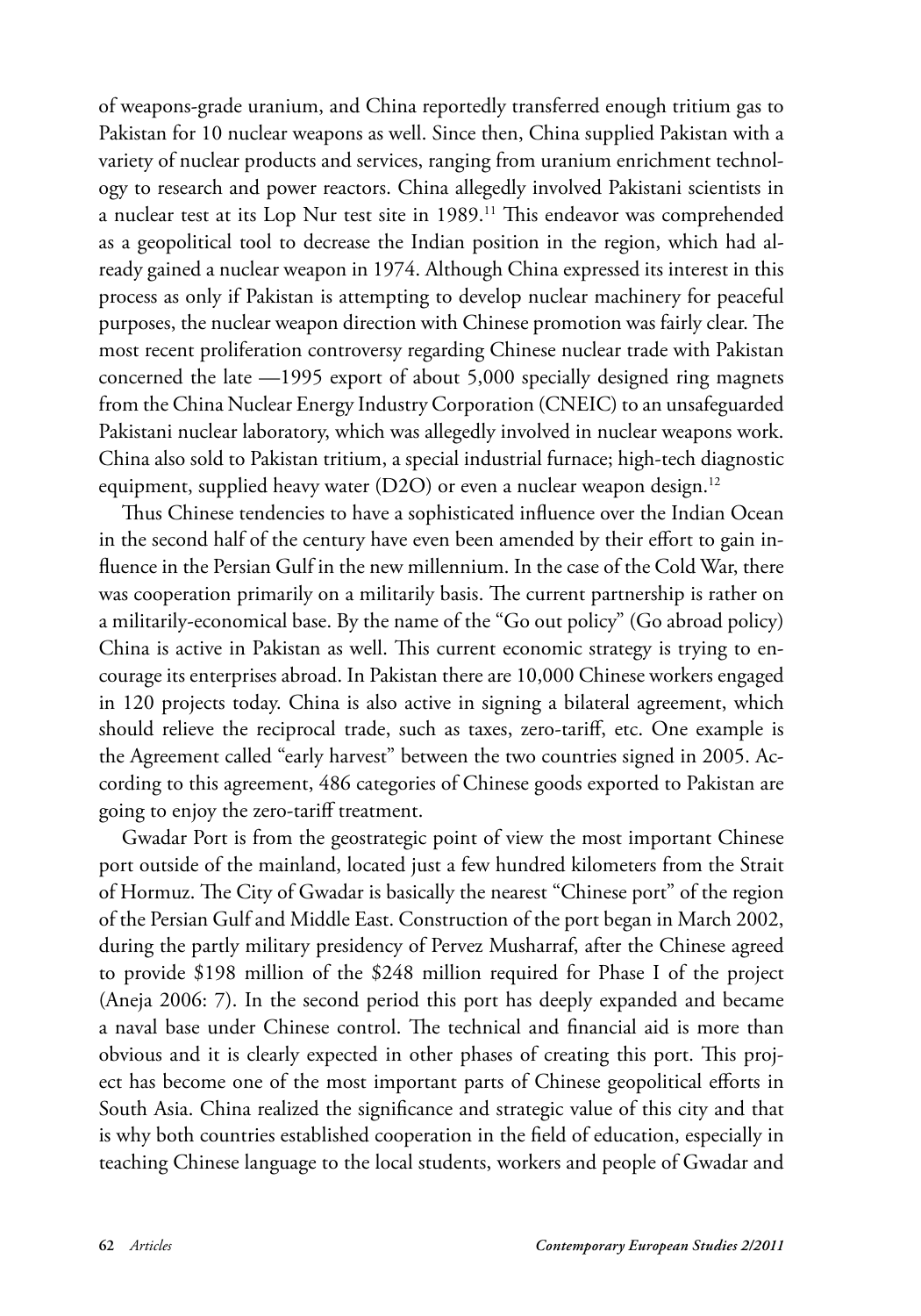Baluchistan. This cooperation, as expected, has resulted in the building of one of the biggest oil terminals in South Asia in coming years. This is taking into consideration the construction of a new Sino-Pakistan pipeline from Gwadar directly to China. As mentioned above, this way of spreading Chinese influence is basically the same as in the Burmese case of Sitwe. Drawn on the map below is the distance from the Persian Gulf through the Indian Ocean to Chinese ports, which all Chinese tankers have to pass on their way. First of all China will, by construction of such a ports like in Sitwe or Gwadar (and added pipelines), cut out the long distance from the Persian Gulf for transportation of their oil. Secondly, although the highest amount of piracy attacks in the Strait of Malacca is supposedly over, jeopardy of such attacks is still possible in these waters. China could eliminate shipping hazards there and avoid other disagreeable problems. Third, those Chinese points are just pieces of the whole Chinese geopolitical strategy in South Asia called the "String of Pearls" strategy. By this thoughtful way China is increasing its geopolitical and geostrategic influence around the Indian Ocean. Other places of this strategy: Hainan island, ports on disputed Islands (Spratly and Paracel Islands, which are demanded by several sides), Chittagong (Bangladesh), Hambantota (Sri Lanka) as well as some African locations (Kenya, Sudan, etc.). It also is not a big surprise that China has invested huge financial aid into Thailand for a project, which is contributing to construction of a new channel across the Kra Isthmus, which would be another way to avoid passage through the Strait of Malacca.

In conclusion, if we consider Pakistan's position towards the USA after September 2001, Islamabad has become the most important non-NATO ally in the fight against terror. After capturing Osama bin Laden it seems this relationship became rather frail in comparison to its previous strengthen. China strongly promotes Pakistan's full membership in the Shanghai cooperation organization. This fact also benefits China, particularly granting China the opportunity to penetrate into Pakistan permanently and further develop its geopolitical influence in this specific area of the Indian Ocean.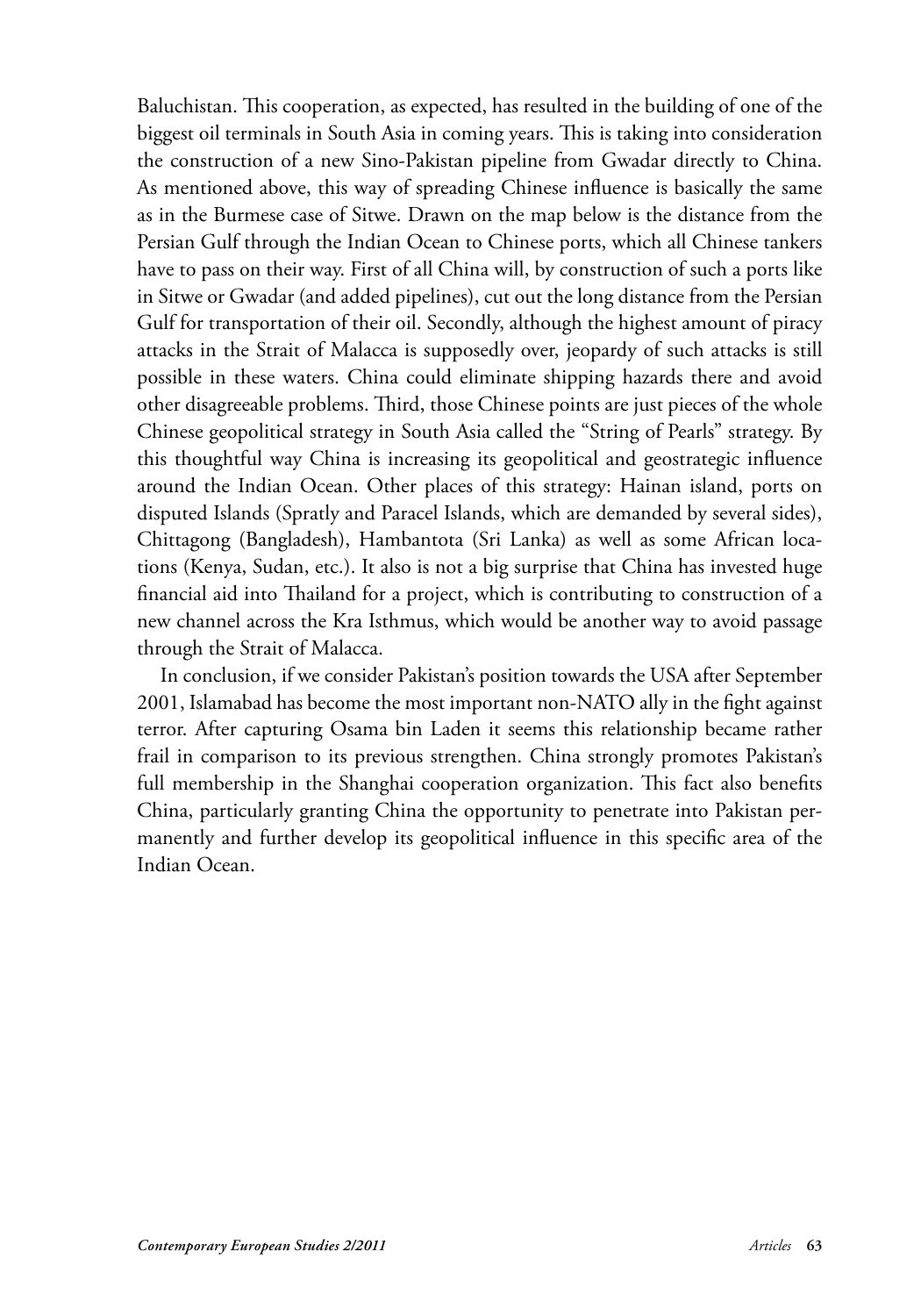Table 1: Chinese sphere of influence and examples of reducing of long distance from the **Persian Gulf** 



Source: author

## **Conclusion**

The increase of the Chinese geopolitical position is entirely indisputable. Despite plenty of internal issues such as human rights, environmental protection or social stratification,<sup>13</sup> the most populated country is able to improve its economical output, thereby influencing targets of Chinese foreign policy. In the case of South and Southeast Asia this assertion is more than obvious. Although, according to the World Bank, Chinese foreign direct investments have slowed down, thus still stayed on a high level as well as export of Chinese merchandise kept on 10 % grade.<sup>14</sup> China has increased mutual cooperation also with Iran, where it has invested a staggering amount of money to the controversial project in the name of peaceful purposes. This is also a reason why rapid expansion of Chinese (geo) politics is scaring politicians from Sydney to Washington.

If it were at beginning of the text indicated that China could present a new real representative of the Inner Crescent in Mackinder's theory, it would be supposedly truth. China has apparently become the most important player in this, by Mackinder's marked out zone instead of Europe getting weaker. But on the other hand Chinese actions don't compromise visible tendencies, which should lead to rivalry between China and the Heartland's power in examined territories. From this point of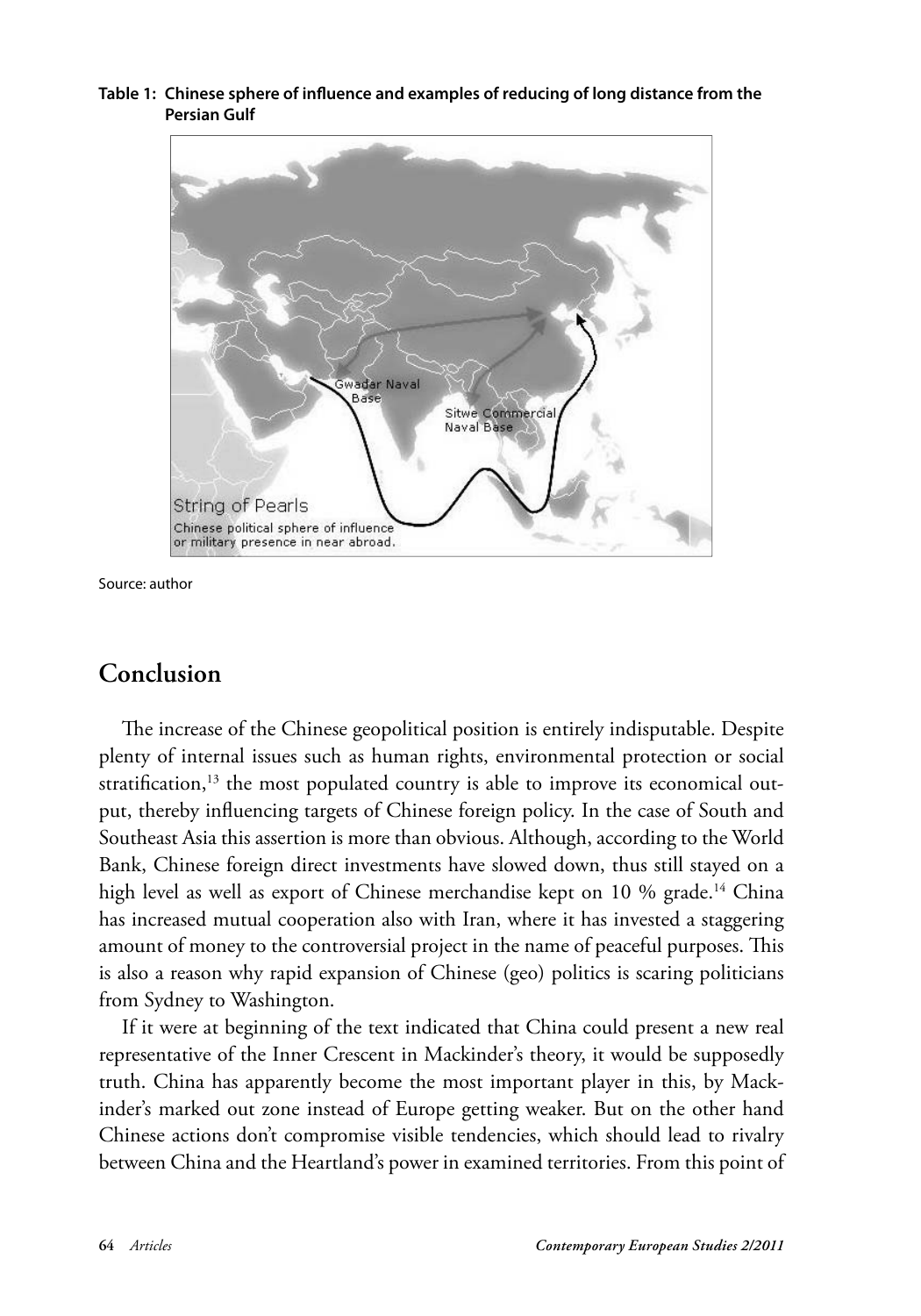view Mackinder's theory is not admissible, due to the non-existence of their common cooperation/competition in these regions. China rarely makes an effort to reach control of the Indian Ocean and other strategic water areas, which is getting her closer to other regions of the world, geopolitically the most strategic gulf on the world — the Persian Gulf and "untouched" Africa. China's growing interest and influence from the South China Sea through the Indian Ocean and on to the Arabian Gulf has been described as a "String of Pearls" approach (Pehrson 2006: 6).

Strategic points of this concept might be the proof of Chinese increasing sea power. China is evidently becoming a naval superpower in perception of thalassocratic way of geopolitics. This requirement confirms rather the thought of A. T. Mahan, than H. Mackinder's theory, from the point of view of classical geopolitics. Mahan claimed that power of a country over the oceans would bring strategic status. Mahan also defined preconditions, which determines sea power from geopolitical point of view and emphasized that, except of the geographical position and environment, the capacity of ports, capacity of shore, size of inhabitants and nature of the government and its tension are needed to become a sea power.15 So if Chinese geopolitical strength has raised eyebrows in New Delhi or in Tokyo a few years ago, it will even make wrinkles in all and regions everywhere with a worldwide influence.

#### **Notes**

- 1 Sir Halford J. Mackinder published his theory "The Geographical Pivot of History" in 1904, nevertheless in 1919 and 1943 was this theory advanced and called "Theory of Heartland".
- $2^2$  Nicholas John Spykman published his thought in The Geography of the Peace in 1944.
- <sup>3</sup> Dyer, Geoff et al. (2011) 'China's lending hits new heights'. *The Financial Times*, 17 January, pp. 1. Available at: http://www.ft.com/intl/cms/s/0/488c60f4-2281-11e0-b6a2-00144feab49a.html (Accessed on 24 September 2011).
- <sup>4</sup> Burma, Cambodia, Laos, Malaysia, Singapore, Thailand, Vietnam
- $^5$  Indonesia is the fourth most populated country in the world with 238 million inhabitants, Philippines figure on the twelfth position with more than 94 million inhabitants.
- 6 In some ways China's economic model in the decade 1998-2007 was similar to the one adopted by West Germany and Japan after World War II. A continuation of Chimerica at a time of dollar devaluation would give rise to new and dangerous distortions in the global economy (Ferguson and Schularick 2009: 1).
- 7 The term thalassocracy relates to activity of country with primarily maritime realms and their disposition to interfere across the sea. This term is sometimes used with connection to the naval power projection from the field of international relations. An example could be considered e.g. USA, United Kingdom etc. Contrary of these terms is in geopolitics used teleocratic perception of distribution of power, which means rather possibility to penetrate across the ground instead of the sea, such as a Germany, Russia and also China in the past times.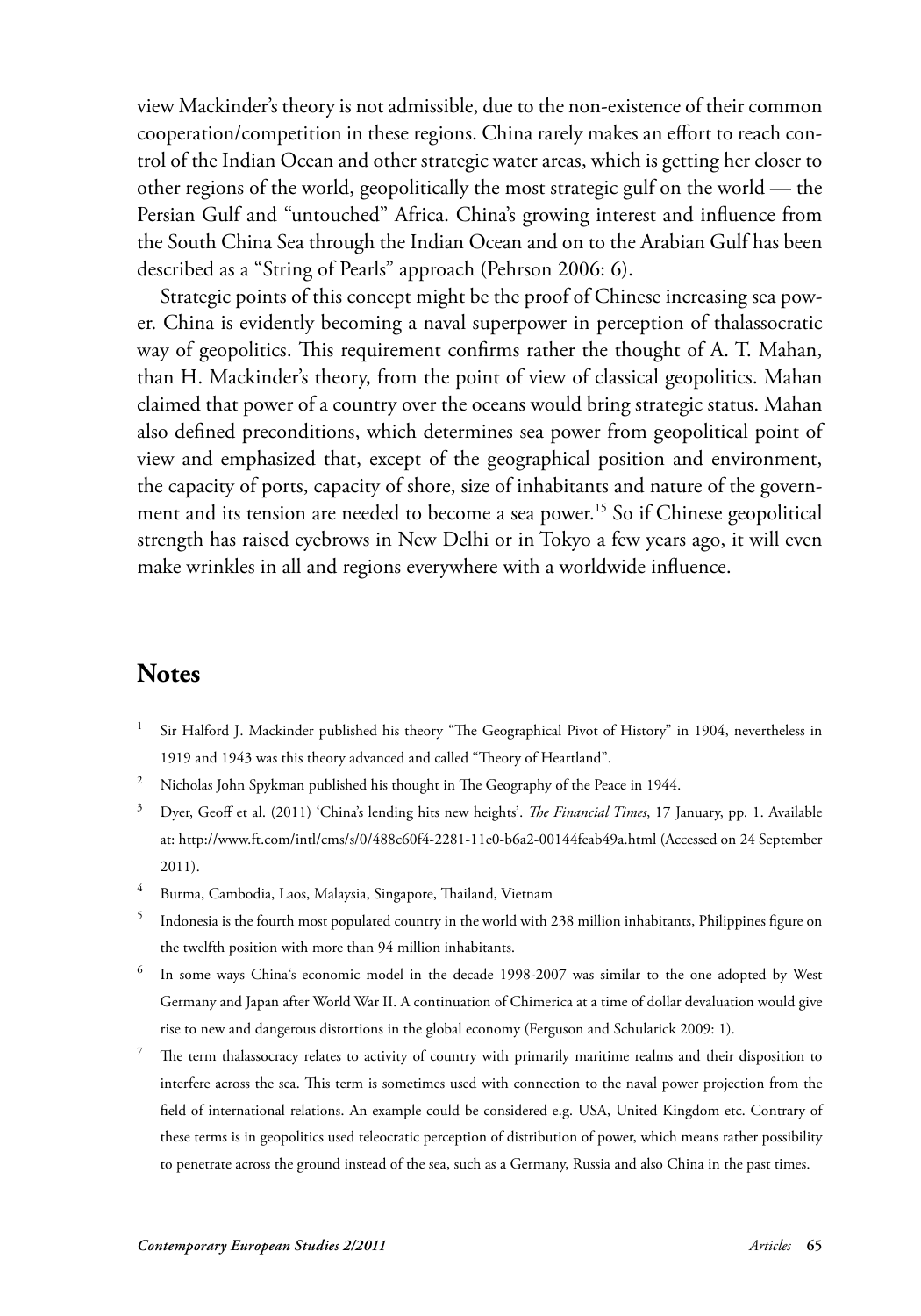- 8 Člověk v tísni (2011) "Barma", pp. 1–7. Available at: http://www.clovekvtisni.cz/download/pdf/barma/03\_ Otazky\_odpovedi.pdf (Accessed on 1 October 2011).
- 9 For more detail see Transparency International (2010) "Corruption Perception Index 2010 Results". Available at: http://www.transparency.org/policy\_research/surveys\_indices/cpi/2010/results (Accessed on 1 October 2011).
- <sup>10</sup> For more detail see Foreign Policy (2011) "The Failed States Index 2011. Rankings". Available at: http://www. foreignpolicy.com/articles/2011/06/17/2011\_failed\_states\_index\_interactive\_map\_and\_rankings (Accessed on 1 October 2011).
- For more detail see Center for Nonproliferation Studies (1999) "China's Nuclear Exports and Assistance to Pakistan". Available at: http://cns.miis.edu/archive/country\_india/china/npakpos.htm (Accessed on 7 October 2011).
- $12$  Ibid.
- <sup>13</sup> According to the Gini coefficient is this division on the same level as e.g. Uganda or Cameron. Otherwise position of the USA is similar as well.
- <sup>14</sup> For more detail see World Bank Office, Beijing (2010) "Quarterly Update". Available at: http://www-wds. worldbank.org/external/default/WDSContentServer/WDSP/IB/2010/11/03/000333038\_20101103232757/ Rendered/PDF/576320Revised01PUBLIC10cqu1Nov12010.pdf (Accessed on 7 October 2011).
- <sup>15</sup> A. T. Mahan is considered as a founder of geostrategy and came with the concept of "Sea power". See Mahan, A. T., (1890) the Influence of Sea Power Upon History, 1660–1783.

## **References**

Agnew, John (2002) "*Making Political Geography*". New York: Oxford University Press.

- Bradshaw, J. Michael (2009) "Geopolitics of Global Energy Security". *Geography Compass,* 3, 5: 1920–1937.
- Buckley, J. Peter et al. (2007) "International Expansion of Emerging Market Businesses". Journal of International Business Studies, 38, 4: 499–518.
- Cusano, Chris (2001) "Burma: Displaced Karens. Like Water on the *Khu* Leaf", in: Vincent, Marc and Sorensen, Brigitte. *Caught Between Borders Response Strategies of the Internally Displaced*, pp. 138–171. London: Pluto Press.
- Cowen, Deborah and Smith Nail (2009) "After Geopolitics? From the Geopolitical Social to Geoeconomics". *Antipode*, *41*, 1: 22–48.
- Člověk v tísni (2011) "Barma: Otázky a odpovědi". *Člověk v tísní.* Available at: http://www.clovekvtisni.cz/ download/pdf/barma/03\_Otazky\_odpovedi.pdf.
- Dyer, Geoff et al. (2011) "China's Lending Hits New Heights". *The Financial Times*, 17 January, pp. 1. Available at: http://www.ft.com/intl/cms/s/0/488c60f4-2281-11e0-b6a2-00144feab49a.
- Ferguson, Naill and Schularick Moritz (2007) "Chimerica and the Global Asset Market Boom". *International Finance,* 10, 3: 215–239.
- Ferguson, Naill and Schularick Moritz (2009) "The End of Chimerica". Harvard Business School. Available at: http://www.hbs.edu/research/pdf/10-037.pdf.